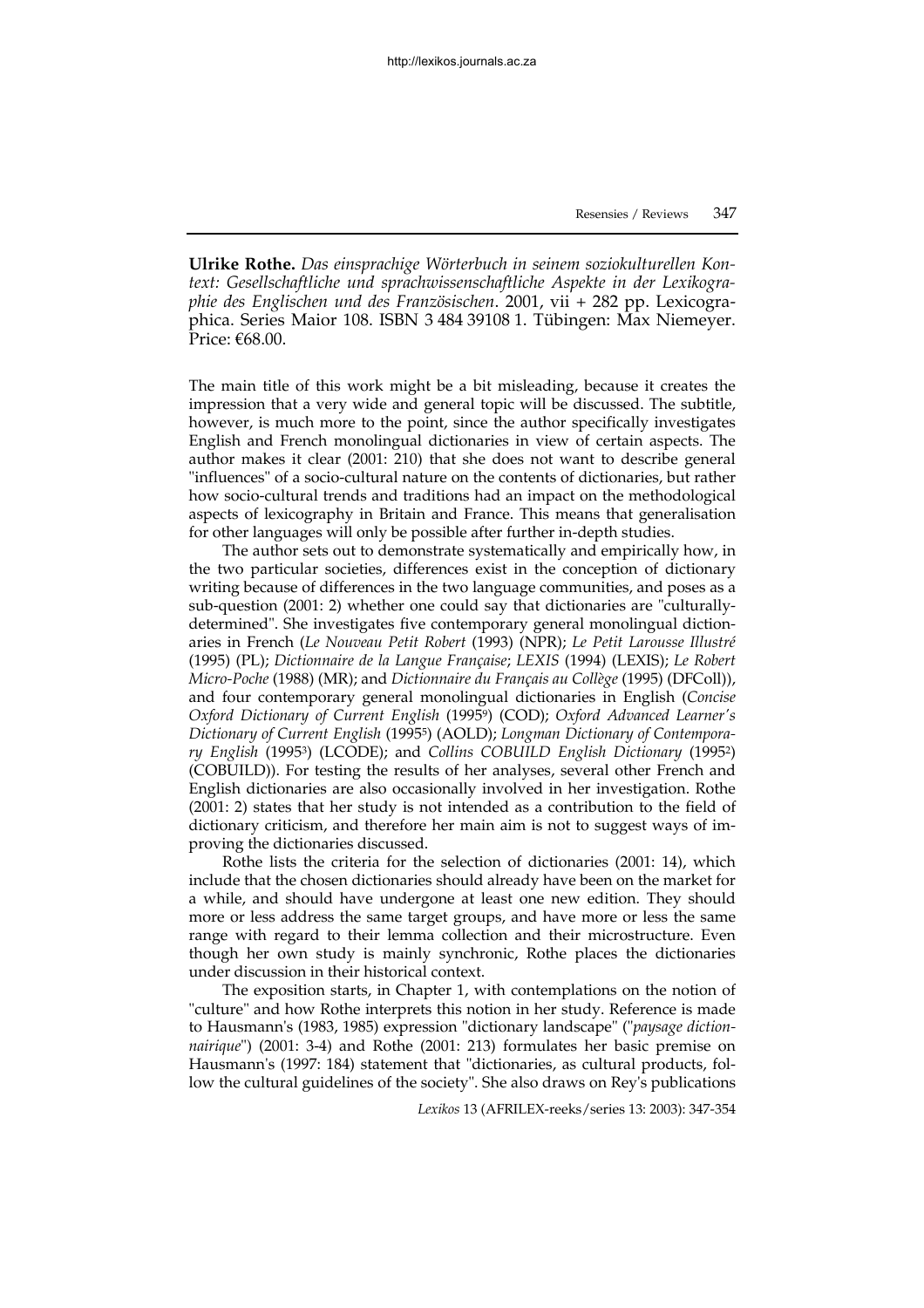## 348 Resensies / Reviews

(1987a and 1987b) and Rey and Delasalle (1979) for her definition of "culture". Rey (1987a: 20, 34) contends that the influence of culture on dictionaries can be discerned most clearly in items for labelling, definitions, lexicographical examples, and the structure of dictionary articles. Other aspects identified by Rey are also taken into account by Rothe, such as preference for diastratic versus diaphasic criteria, preference for citations versus examples constructed by the lexicographer, the question whether the sources of citations are given, and the market situation of the dictionary in the country of origin. Ideological issues, such as the degree of normativity, should also, Rothe (2001: 8) explains, be taken into account.

Therefore, central issues investigated in this publication are: (a) metalinguistical attitudes as exemplified by traditions of linguistic politics, research results on language attitudes, and the presence of special-purpose dictionaries dealing with particular aspects of language (for example, new words or slang); (b) attitudes towards the dictionary as an institution and the social tasks of lexicography (inferred from statements from the mass media, from reports on user surveys, and from the front matter of the dictionaries); (c) linguistic theories and popular points of view on language that were developed or which prevail in a given society; and (d) the situation of the dictionary market and the dictionary as a commodity (Rothe 2001: 11, 277). In addition, consideration is given to structural differences between the two languages concerned, which may also have an influence on the methods used in dictionaries.

Chapter 2 gives a survey of recent developments in the dictionary market in Britain and France. It is interesting that English dictionaries are more focused on advanced foreign learners, whereas French dictionaries are more targeted towards a general group of educated French-speaking users. This means that in English, learner's dictionaries emphasise the encoding function of the dictionary (to help foreign learners), and general monolingual dictionaries are meant for decoding (for first-language speakers). In French dictionaries, this distinction between the two functions is not important, because dictionaries are targeted towards French-speaking users who would not have problems with encoding. In addition, "user-friendliness" is a concept which is of great importance in English dictionaries. This includes several characteristics of dictionaries, such as the clarity of the metalanguage in items used for the construction of articles and in definitions, as well as the ease with which information can be found.

Rothe carefully and precisely describes the actual empirical work in Chapters 3 to 7. Chapter 3 deals with the selection of lemmata, usage labels and usage notes. Even though labelling practices are arbitrary in many instances, and dictionary compilers tend to copy from other dictionaries and in the process may violate the linguistic realities of the languages described, Rothe detects certain interesting trends with regard to usage labels and usage notes.

Normativity is very important in this respect. Reference is made to Ripfel's (1989) distinction between "normative", "descriptive" and "covertly normative" dictionaries. The last-mentioned category is found when dictionaries exclude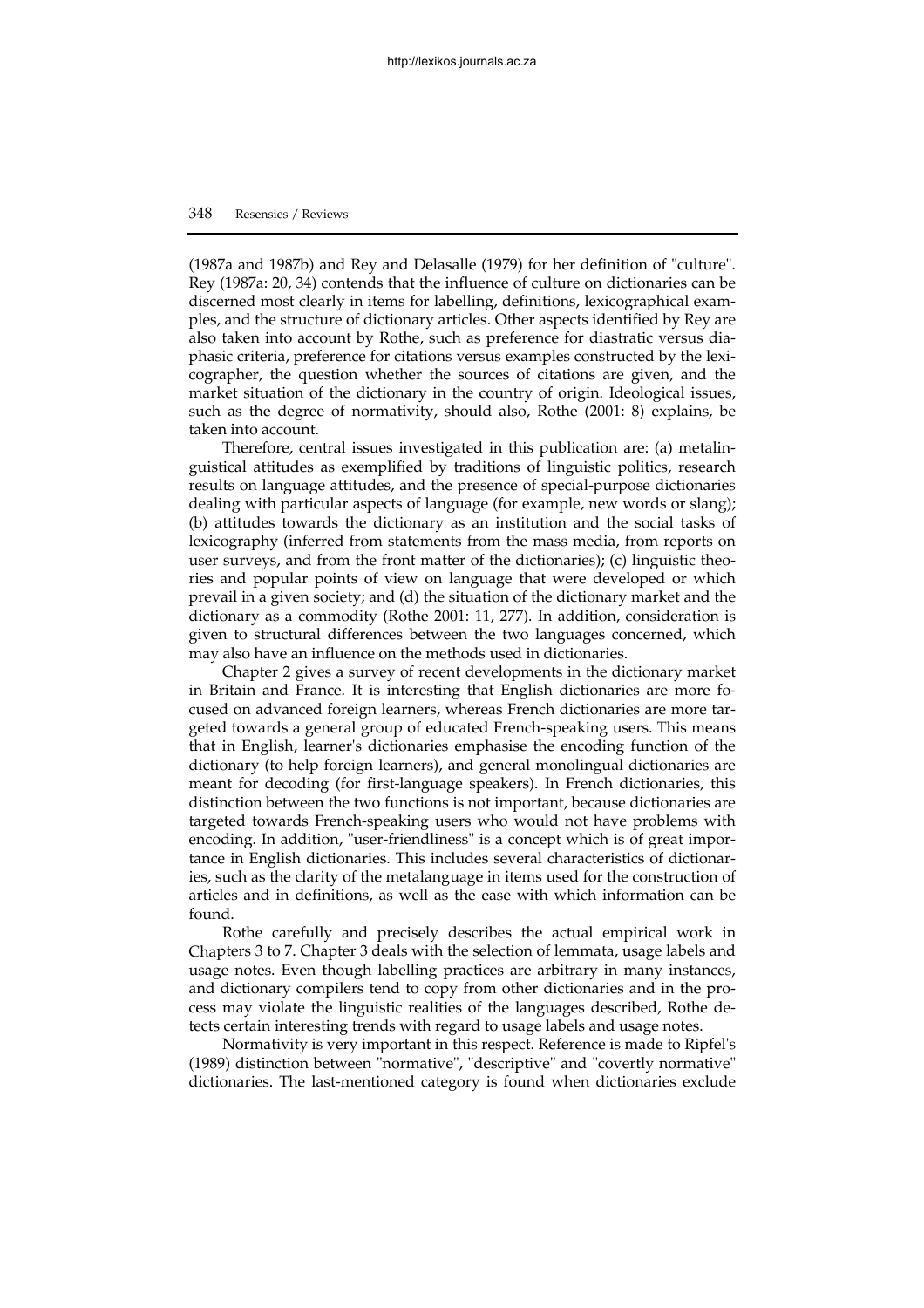certain lemmata because of e.g. vulgarity (as sometimes happens in school dictionaries). Normativity therefore has an impact on the selection of material to be used as lemmata. It also affects the choice of lexicographical examples and the formulation of definitions. To determine the theoretical points of departure of the dictionary editors, Rothe (2001: 35) recommends that one should compare the scrutinised material with the explanations given in the front matter of the dictionary. For example, the number of markers given is not necessarily, according to Rothe (2001: 58), an indicator of the normativity in the dictionary. It is quite possible that a particular dictionary sets its standards of "standard language" very high, and that certain lemmata were excluded before compilation started. Then, of course, such examples of "low" or "offensive" usage would not be included in the dictionary, and also not marked as such. This method would constitute a policy of covert normativity.

Labelling practices of stylistically and diachronically marked vocabulary are also investigated in Chapter 3 because they shed light on the issue of normativity. Interesting differences between the two countries come to the fore, as well as some common trends. French dictionaries tend to work more with diastratic criteria indicating levels of social stratification (such as *argot*, *populaire*), whereas English dictionaries prefer to use diaphasic criteria indicating register (such as *slang*, *spoken*, *written*). Rothe (2001: 46) concludes that English dictionaries use pragmatic and non-evaluative considerations for the grouping of labels, whereas French dictionaries tend to make use of a continuum which distributes labels according to a hierarchical and evaluative system. It is even possible to ascribe these differences in the dictionaries to parallels with recent theoretical linguistic trends which developed in both countries. Pragmatics has been very popular in English linguistics, but in France this has not been the case.

Another interesting fact given by Rothe (2001: 50) is that in English, class stratification is usually determined by pronunciation and not so much by lexical differences. In French, however, the opposite is true. Rothe (2001: 51-52) ascribes this to the fact that in France, the Académie Française was very influential in establishing the *bon usage*, while there has never been such an important, unifying body in English-speaking countries. In England, Rothe (2001: 72) claims, the "spirit of English liberty" did not tolerate too much state intervention in language matters. The *bon usage* in France was, from the beginning, defined diastratically. Literary usage by *les bons auteurs* (the great authors) was set as a good example of *bon usage*, and the label *littéraire* can still be seen abundantly in French dictionaries as a way of encouraging "correct" usage. When looking at current corpora, it is clear that in England actual spoken language and written "non-literary" language (such as texts taken from the mass media) play an important role.

According to Rothe's analyses (2001: 60), English dictionaries are also more prepared to include material with "lower" diastratic marking. French dictionaries, by contrast, generally tend to filter their inclusion of everyday lan-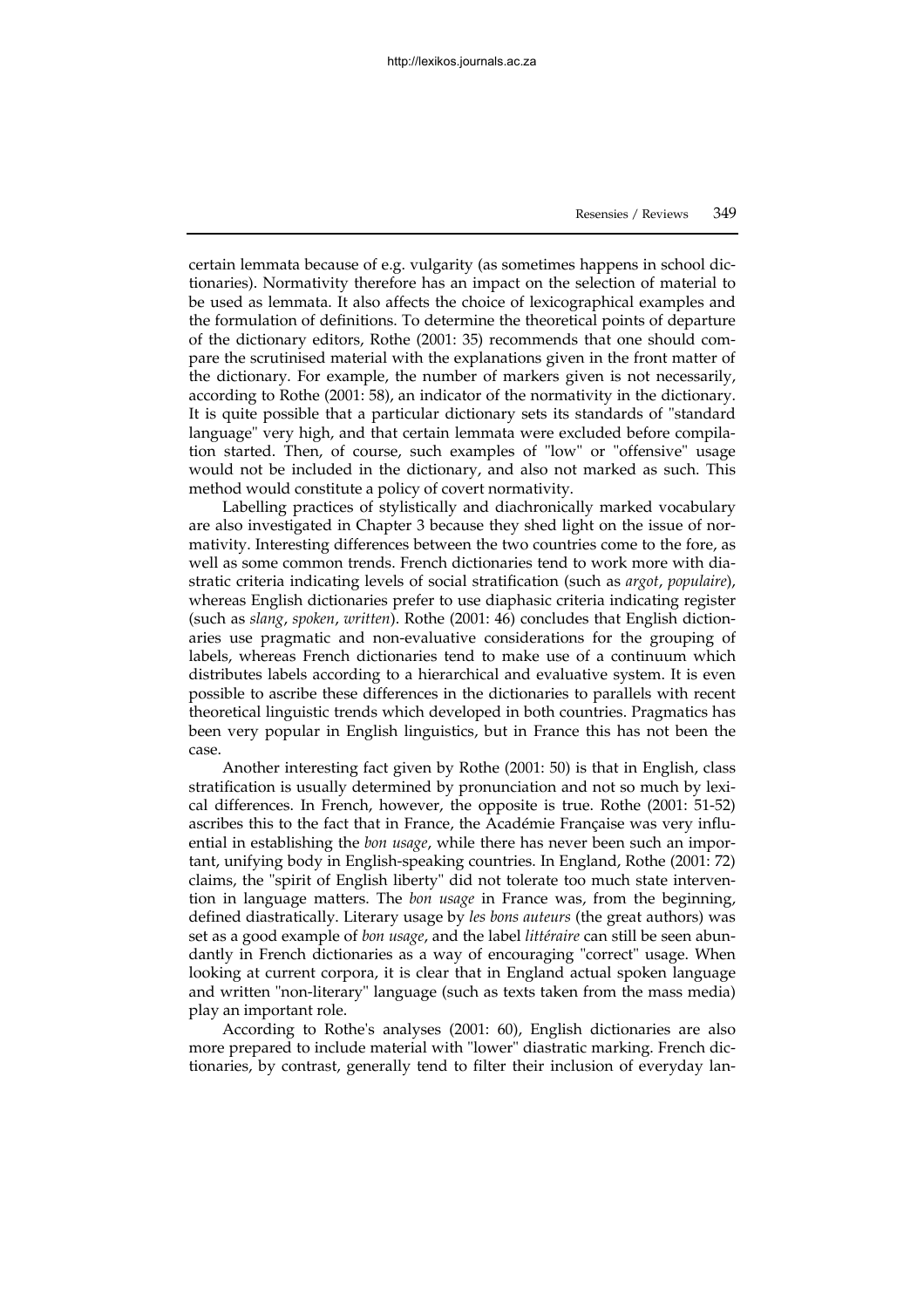## 350 Resensies / Reviews

guage. Rothe's conclusion is that French dictionaries are on the whole more normative than their English counterparts, and that in the case of French learner's dictionaries, there are certain tendencies towards covert normativity. In addition, it seems that French general monolingual dictionaries and French learner's dictionaries are much more homogeneous than the English ones, where general monolingual dictionaries differ in many respects from learner's dictionaries (2001: 81). This might once again be traced back to the fact that English learner's dictionaries are usually compiled for non-English speakers.

With regard to diachronic marking, Rothe finds that French dictionaries tend to take language use of past eras into account, continuing the tradition of *bon usage*, whereas English dictionaries lean towards contemporary usage. For example, COBUILD explicitly states in its front matter that it aims to be nonhistoric and that it has included material exclusively from the 1990s. This is also true of the inclusion of neologisms, where French dictionaries are generally more conservative than the English ones.

In Chapter 4, Rothe investigates differences in the formulation of lexicographical definitions. She looks at defining techniques and defining styles, and for this purpose she analyses 300 definitions for noun lemmata, and 200 definitions for adjectival lemmata in each English and French dictionary. Rothe (2001: 87) draws on the definition typology by Rey-Debove, which include defining by means of (a) the typical Aristotelian definition where interchangeability plays a role (Rey calls this type *inclusion*); (b) analysis; (c) synonymy; (d) opposition; and (e) a metalinguistic definition. In this typology, Rothe only takes the first section of a definition into account, and uses Hanks' (1987: 120) term *multiple-bite strategy* to refer to definitions which consist of more than one section. It seems that in the case of nouns, the Aristotelian (inclusion) type of definition is used most frequently in both languages, even though French dictionaries use it even more than English dictionaries. In addition to this, English dictionaries use definition by means of synonym more often than French dictionaries. The multiple-bite strategy is used far more frequently in English dictionaries than in French ones. In defining adjectives, English dictionaries clearly prefer giving chains of synonyms (as in COD *babyish* 'childish, simple') and participial constructions (e.g. *factional* 'belonging to a faction'), whereas the French prefer relative clauses (e.g. *babillard* 'qui aime à babiller').

In interpreting the data on definition types she collected from the dictionaries in question, Rothe engages in an interesting discussion about the underlying theoretical and semantic points of departure in the two countries. In French dictionaries, one can often detect connections with structural semantics, and the quite prominent use of componential analysis features, resulting in the frequent application of the Aristotelian definition with the *genus proximum* and *differentiae specificae*. For example, LEXIS states in its front matter that it uses componential analysis and rejects the use of definitions by means of chains of synonyms. Rothe, however, warns that one should not see this preference in French dictionaries as a direct influence of structural semantic theory (2001: 92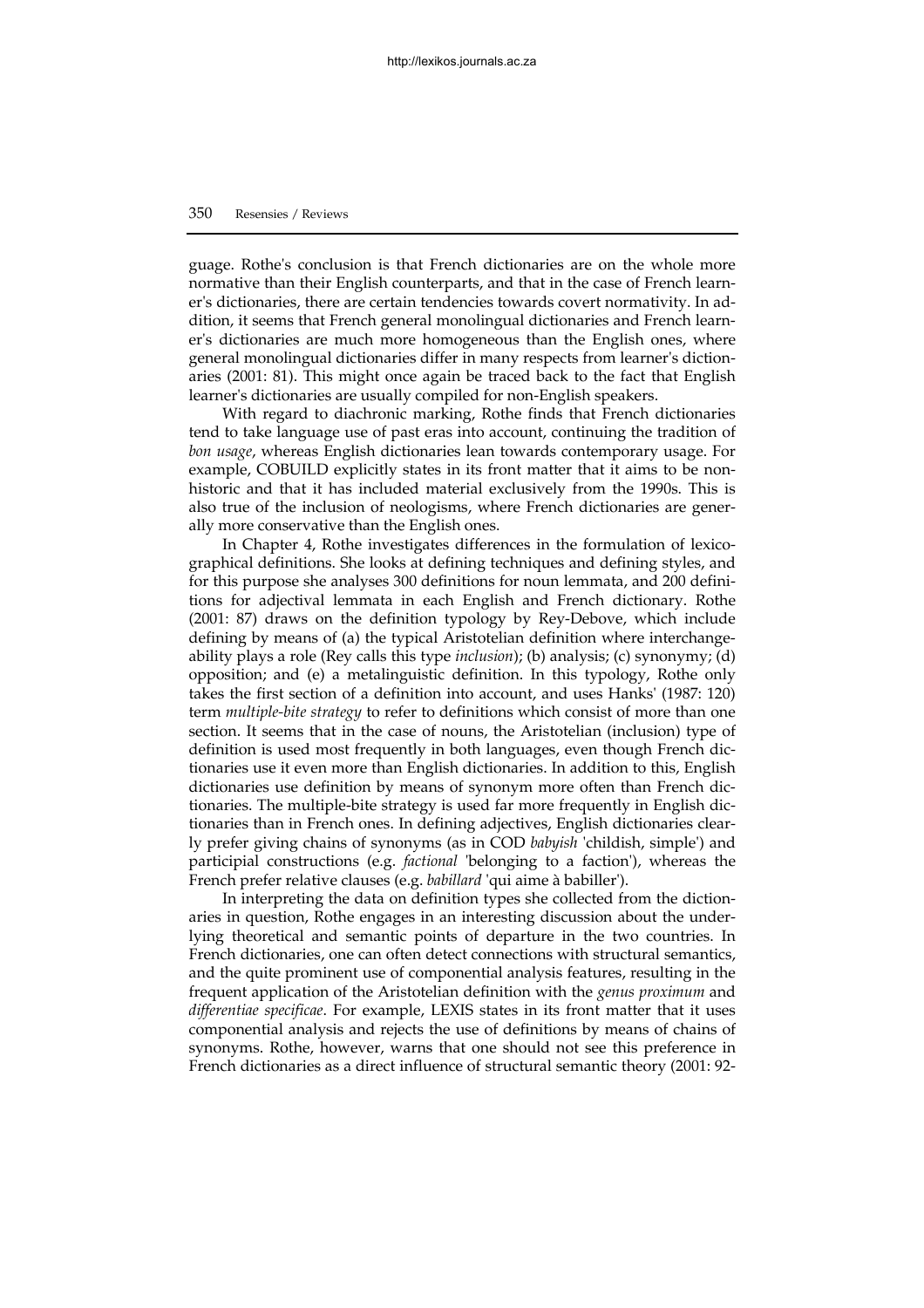93). It would be more appropriate to speak of a certain relationship between these theories and the preference for certain definition styles. English dictionaries, on the other hand, show preference for prototype semantics, as has been developed in the 1980s in Anglo-American circles in opposition to structural semantics. The focus is on "typification" (Hanks 1979: 33) instead of "complete analysis". Of course, COBUILD with its complete sentences which serve as "explanation" rather than "definition", presents a class of its own.

Rothe looks even deeper into linguistic theory when she distinguishes between the so-called mentalistic approach to meaning and the operational theories on meaning. The mentalistic approach proceeds from the assumption that words have a conceptual "core" meaning, and that the relationship between words and the categories of objects to which they refer exists on a mental level. Meaning is an idea, a concept, which is established independently from the use of a word. French dictionaries tend to prefer this approach in determining meaning. Rothe also points out that French lexicographers tend to take diachronic matters more seriously than is the case in English lexicography. In English dictionaries, historical information is usually limited to etymological information.

The operational theories of meaning which developed in English linguistic circles, on the other hand, are "theories of usage" and draw on Wittgenstein's thesis that "the meaning of words lies in their use". Together with this view, Firth (1957a: 180, 1957b: 194) also proposed that the collocation of a word is very important in determining its meaning. Corpus linguistics, in which word frequencies and collocations play a dominant role, also, Rothe (2001: 128, 144) asserts, influenced English lexicography in this regard.

Chapter 5 deals with article structures and the ordering of senses in articles. Rothe selected strongly polysemous verbs and adjectives for this analysis, because they would be more context-dependent than nouns. Her conclusions are that English dictionaries generally tend to use more primary meanings and less sub-meanings and glosses, whereas French dictionaries have considerably less primary meaning discriminations. Contextual information is often moved to a separate "idioms section" in English dictionaries, or treated in a separate entry altogether. English articles typically consist of many relatively short paragraphs, whereas French articles tend to be longer and more continuous.

Even the ordering of the different aspects of meaning in dictionary articles shows different trends in the two languages under consideration. Rothe (2001: 130) distinguishes between (a) the historical principle, where the oldest meaning is presented first; (b) the "logical" principle, where the "core" meaning is presented first; (c) the frequency-oriented principle, where the most frequent meaning is presented first, and (d) the distributional principle, where the syntactical distribution or the different semantic contexts in which a word can occur, determine the order of presentation. On the whole, contemporary English dictionaries seem to prefer the frequency principle. French dictionaries are more heterogeneous in this regard, but the logical principle seems to be the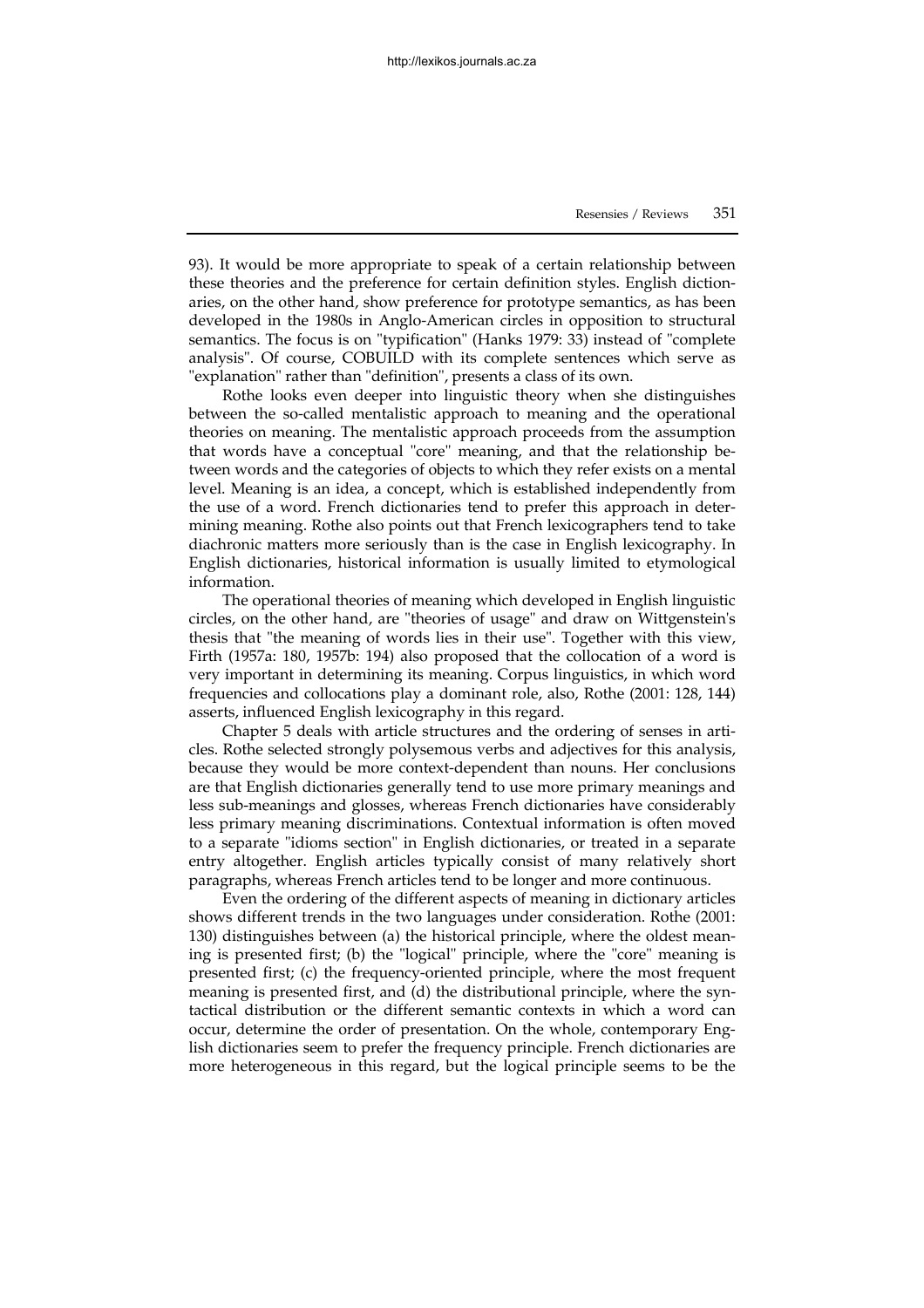# 352 Resensies / Reviews

most popular among French lexicographers.

Preferences for linear versus hierarchical structures, and macro-structural ordering — and the relation to language structures (i.e. the derivational systems of the two languages under consideration) — also receive attention. Here, French dictionaries tend to prefer formal methods to use hierarchical structures on the primary levels of meaning discrimination, linking to a well-established tradition of treating polysemy inclusively in one article by means of the logical principle. English dictionaries generally prefer linear structures in the definition, which is, for instance, constituted by the presentation of chains of synonyms. They normally only use hierarchical structures on the secondary levels of meaning discrimination, which are divided by paragraph headings. This also links to the focus on "user-friendliness" in English lexicography, where it is argued that secondary meanings can be found more easily when the typography provides for headings.

When looking at the macrostructure of the dictionaries, Rothe detects that English dictionaries in most cases show the tendency to group formal and semantically motivated suffix derivations together in one entry, even when it means that the alphabetical order is violated. Most of the dictionaries use socalled "text blocks" where derivations are grouped together by means of nesting. French dictionaries, on the other hand, generally do not deviate from the alphabetical order. They mostly use a strictly initial-alphabetical, or straightalphabetical ordering of lemmata. The question whether this state of affairs has anything to do with the structural characteristics of the two languages is investigated by Rothe. English derivations are often much further from the original Latin-Roman forms in the word family than is the case in French, as, for example, in *father* – *paternal*. Presenting these semantically motivated derivational families in English poses a special problem which is less crucial in French.

Even in the presentation of lexicographical examples, Rothe finds differences between the two lexicographical traditions. French dictionaries generally tend to use literary citations, also preferring to give references to sources. Even if English dictionaries use citations, they normally do not give references to the sources of citations. But English dictionaries generally rely rather on examples constructed by the lexicographer, or draw on examples from computer-based corpora. These corpus-based examples are not from literary works, but usually from written texts from mass media such as newspapers and magazines. Rothe links this situation to the fact that normativity plays an important role in French lexicography, and that the statistically proven language usage of the majority is important in English lexicography.

Rothe ends her investigation of lexicographical methods and cultural backgrounds by a specific study of collocations — their lexicographical treatment have proved to be "culturally significant" in the previous chapters.

It seems that English lexicography on the whole shows more innovative tendencies than French lexicography. Rothe ascribes this to the big market for English language dictionaries, and to the fact that France has a longer lexico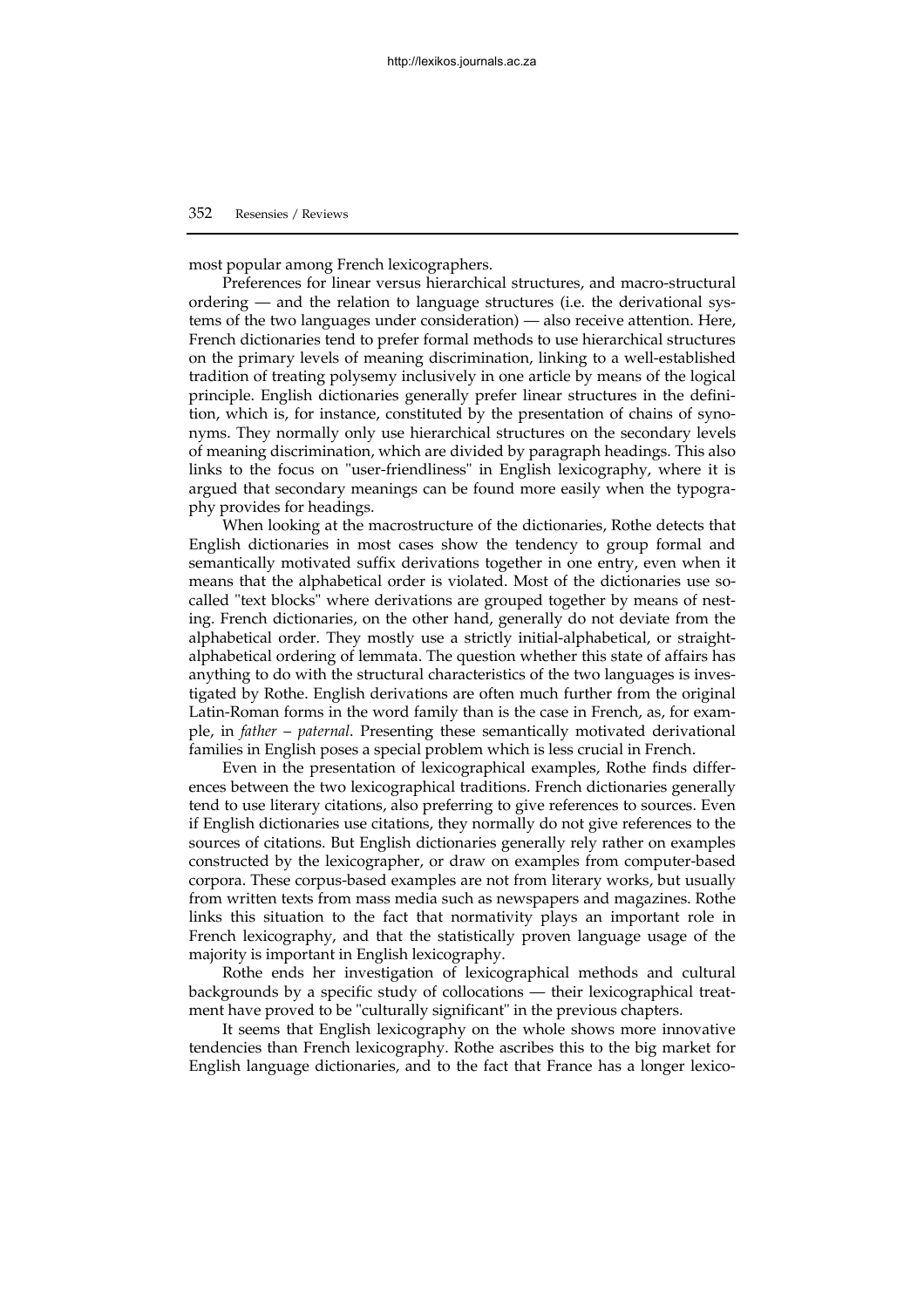graphical tradition. French dictionaries are more homogeneous in their characteristics, and in the lexicographical methods used. French dictionaries are more "linguistically" oriented because they tend to take linguistic theories into account, and English dictionaries are generally more user-oriented because they are pragmatically oriented towards the market.

The author warns (2001: 216) against an over-interpretation of certain clues if the relationship between the dictionary structure and aspects of culture is not explicitly stated in the front matter of the dictionary. Lexicographical texts should be seen as complex products of several factors: the socio-cultural setting prevailing at the time of compilation, established lexicographical traditions, and the market which puts pressure on the lexicographer to create original dictionaries without violating certain cultural norms. Rothe concludes that an element of a given culture has the greatest chance of becoming lexicographically relevant if the methodological options which it implies are already rooted in a given lexicographical tradition, and if sales are likely to be increased.

This publication is important for scholars who study the impact of cultural and linguistic traditions on general monolingual dictionaries. Although the author focuses on general monolingual dictionaries and learners' dictionaries in English and French, the issues she raises and the procedures she uses in her investigation may inspire new thinking and new insights for other languages, and for other types of dictionaries.

#### **References**

## **Dictionaries**

- COBUILD 19952 = Sinclair, John (Ed.). 19952. *Collins COBUILD English Dictionary*. London: Harper-Collins.
- COD 19959 = Thompson, Della (Ed.). 19959. *Concise Oxford Dictionary of Current English*. Oxford: Clarendon Press.
- DFColl 1995 = Dubois, Jean (Ed.). 1995. *Dictionnaire du Français au Collège*. Paris: Larousse.
- LEXIS 1994 = Dubois, Jean (Ed.). 1994. *Dictionnaire de la Langue Française*. Paris: Larousse.
- LCODE 19953 = Summers, Della (Ed.). 19953. *Longman Dictionary of Contemporary English*. Harlow: Longman Dictionaries.
- MR 1988 = Rey, A. (Ed.). 1993. *Le Robert Micro-Poche*. Paris: Dictionnaire Le Robert.
- NPR 1993 = Rey-Debove, Josette and Alain Rey. 1995. *Le Nouveau Petit Robert*. Paris: Dictionnaires Le Robert.
- OALD 19955 = Hornby, A.S. (Ed.) and Jonathan Crowther. 19955. *Oxford Advanced Learner's Dictionary of Current English*. Oxford: Oxford University Press.
- PL 1995 = Maubourget, P. (Ed.). 1996. *Le Petit Larousse Illustré*. Paris: Larousse.

#### **Other literature**

**Firth, J.R.** 1957a. A Synopsis of Linguistic Theory, 1930-55. Palmer, F.R. (Ed.). *Selected Papers of J.R. Firth*: 168-205. London: Longmans.